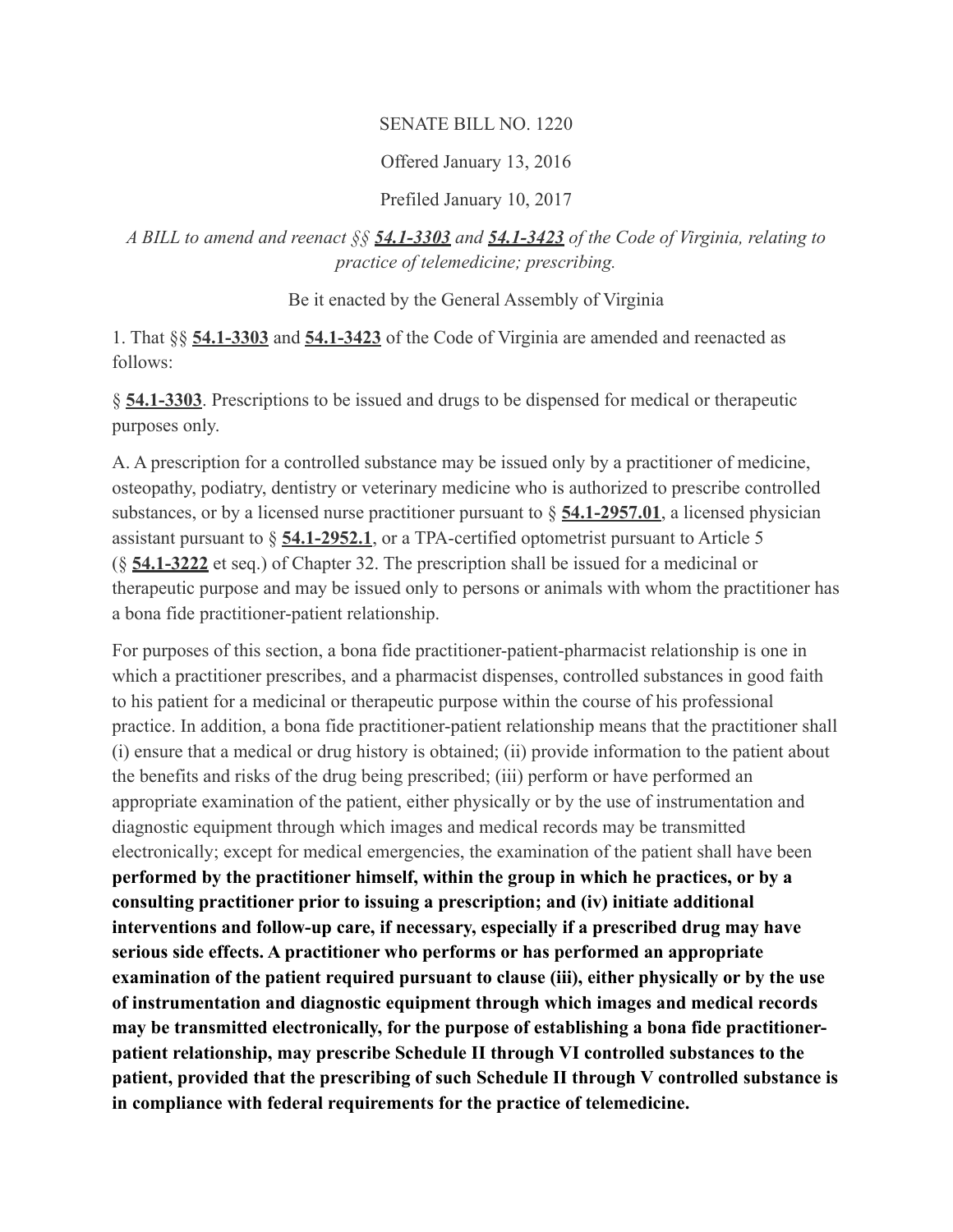**For the purpose of prescribing a Schedule VI controlled substance to a patient via telemedicine services as defined in § [38.2-3418.16,](https://vacode.org/38.2-3418.16) a prescriber may establish a bona fide practitioner-patient relationship by an examination through face-to-face interactive, twoway, real-time communications services or store-and-forward technologies when all of the following conditions are met:** (a) the patient has provided a medical history that is available for review by the prescriber; (b) the prescriber obtains an updated medical history at the time of prescribing; (c) the prescriber makes a diagnosis at the time of prescribing; (d) the prescriber conforms to the standard of care expected of in-person care as appropriate to the patient's age and presenting condition, including when the standard of care requires the use of diagnostic testing and performance of a physical examination, which may be carried out through the use of peripheral devices appropriate to the patient's condition; (e) the prescriber is actively licensed in the Commonwealth and authorized to prescribe; (f) if the patient is a member or enrollee of a health plan or carrier, the prescriber has been credentialed by the health plan or carrier as a participating provider and the diagnosing and prescribing meets the qualifications for reimbursement by the health plan or carrier pursuant to § **[38.2-3418.16](https://vacode.org/38.2-3418.16)**; and (g) upon request, the prescriber provides patient records in a timely manner in accordance with the provisions of § **[32.1-127.1:03](https://vacode.org/32.1-127.1:03)** and all other state and federal laws and regulations. Nothing in this paragraph shall permit a prescriber to establish a bona fide practitioner-patient relationship for the purpose of prescribing a Schedule VI controlled substance when the standard of care dictates that an inperson physical examination is necessary for diagnosis. Nothing in this paragraph shall apply to: (1) a prescriber providing on-call coverage per an agreement with another prescriber or his prescriber's professional entity or employer; (2) a prescriber consulting with another prescriber regarding a patient's care; or (3) orders of prescribers for hospital out-patients or in-patients.

Any practitioner who prescribes any controlled substance with the knowledge that the controlled substance will be used otherwise than medicinally or for therapeutic purposes shall be subject to the criminal penalties provided in § **[18.2-248](https://vacode.org/18.2-248)** for violations of the provisions of law relating to the distribution or possession of controlled substances.

B. In order to determine whether a prescription that appears questionable to the pharmacist results from a bona fide practitioner-patient relationship, the pharmacist shall contact the prescribing practitioner or his agent and verify the identity of the patient and name and quantity of the drug prescribed. The person knowingly filling an invalid prescription shall be subject to the criminal penalties provided in § **[18.2-248](https://vacode.org/18.2-248)** for violations of the provisions of law relating to the sale, distribution or possession of controlled substances.

No prescription shall be filled unless there is a bona fide practitioner-patient-pharmacist relationship. A prescription not issued in the usual course of treatment or for authorized research is not a valid prescription.

C. Notwithstanding any provision of law to the contrary and consistent with recommendations of the Centers for Disease Control and Prevention or the Department of Health, a practitioner may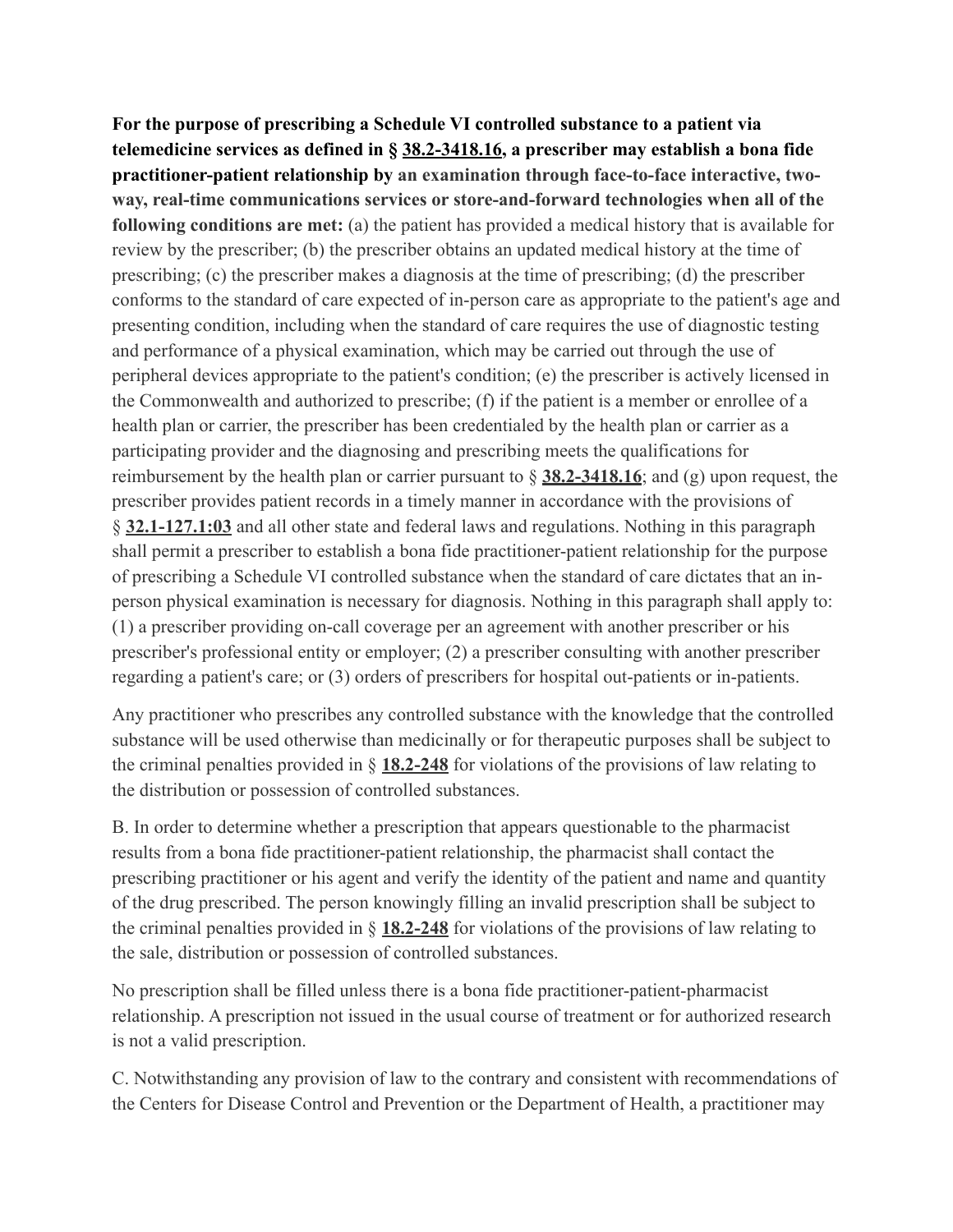prescribe Schedule VI antibiotics and antiviral agents to other persons in close contact with a diagnosed patient when (i) the practitioner meets all requirements of a bona fide practitionerpatient relationship, as defined in subsection A, with the diagnosed patient; (ii) in the practitioner's professional judgment, the practitioner deems there is urgency to begin treatment to prevent the transmission of a communicable disease; (iii) the practitioner has met all requirements of a bona fide practitioner-patient relationship, as defined in subsection A, for the close contact except for the physical examination required in clause (iii) of subsection A; and (iv) when such emergency treatment is necessary to prevent imminent risk of death, life-threatening illness, or serious disability.

D. A pharmacist may dispense a controlled substance pursuant to a prescription of an out-of-state practitioner of medicine, osteopathy, podiatry, dentistry or veterinary medicine authorized to issue such prescription if the prescription complies with the requirements of this chapter and the Drug Control Act (§ **[54.1-3400](https://vacode.org/54.1-3400)** et seq.).

E. A licensed nurse practitioner who is authorized to prescribe controlled substances pursuant to § **[54.1-2957.01](https://vacode.org/54.1-2957.01)** may issue prescriptions or provide manufacturers' professional samples for controlled substances and devices as set forth in the Drug Control Act (§ **[54.1-3400](https://vacode.org/54.1-3400)** et seq.) in good faith to his patient for a medicinal or therapeutic purpose within the scope of his professional practice.

F. A licensed physician assistant who is authorized to prescribe controlled substances pursuant to § **[54.1-2952.1](https://vacode.org/54.1-2952.1)** may issue prescriptions or provide manufacturers' professional samples for controlled substances and devices as set forth in the Drug Control Act (§ **[54.1-3400](https://vacode.org/54.1-3400)** et seq.) in good faith to his patient for a medicinal or therapeutic purpose within the scope of his professional practice.

G. A TPA-certified optometrist who is authorized to prescribe controlled substances pursuant to Article 5 (§ **[54.1-3222](https://vacode.org/54.1-3222)** et seq.) of Chapter 32 may issue prescriptions in good faith or provide manufacturers' professional samples to his patients for medicinal or therapeutic purposes within the scope of his professional practice for the drugs specified on the TPA-Formulary, established pursuant to § **[54.1-3223](https://vacode.org/54.1-3223)**, which shall be limited to (i) analgesics included on Schedule II controlled substances as defined in § **[54.1-3448](https://vacode.org/54.1-3448)** of the Drug Control Act (§ **[54.1-3400](https://vacode.org/54.1-3400)** et seq.) consisting of hydrocodone in combination with acetaminophen; (ii) oral analgesics included in Schedules III through VI, as defined in §§ **[54.1-3450](https://vacode.org/54.1-3450)** and **[54.1-3455](https://vacode.org/54.1-3455)** of the Drug Control Act (§ **[54.1-3400](https://vacode.org/54.1-3400)** et seq.), which are appropriate to relieve ocular pain; (iii) other oral Schedule VI controlled substances, as defined in § **[54.1-3455](https://vacode.org/54.1-3455)** of the Drug Control Act, appropriate to treat diseases and abnormal conditions of the human eye and its adnexa; (iv) topically applied Schedule VI drugs, as defined in § **[54.1-3455](https://vacode.org/54.1-3455)** of the Drug Control Act; and (v) intramuscular administration of epinephrine for treatment of emergency cases of anaphylactic shock.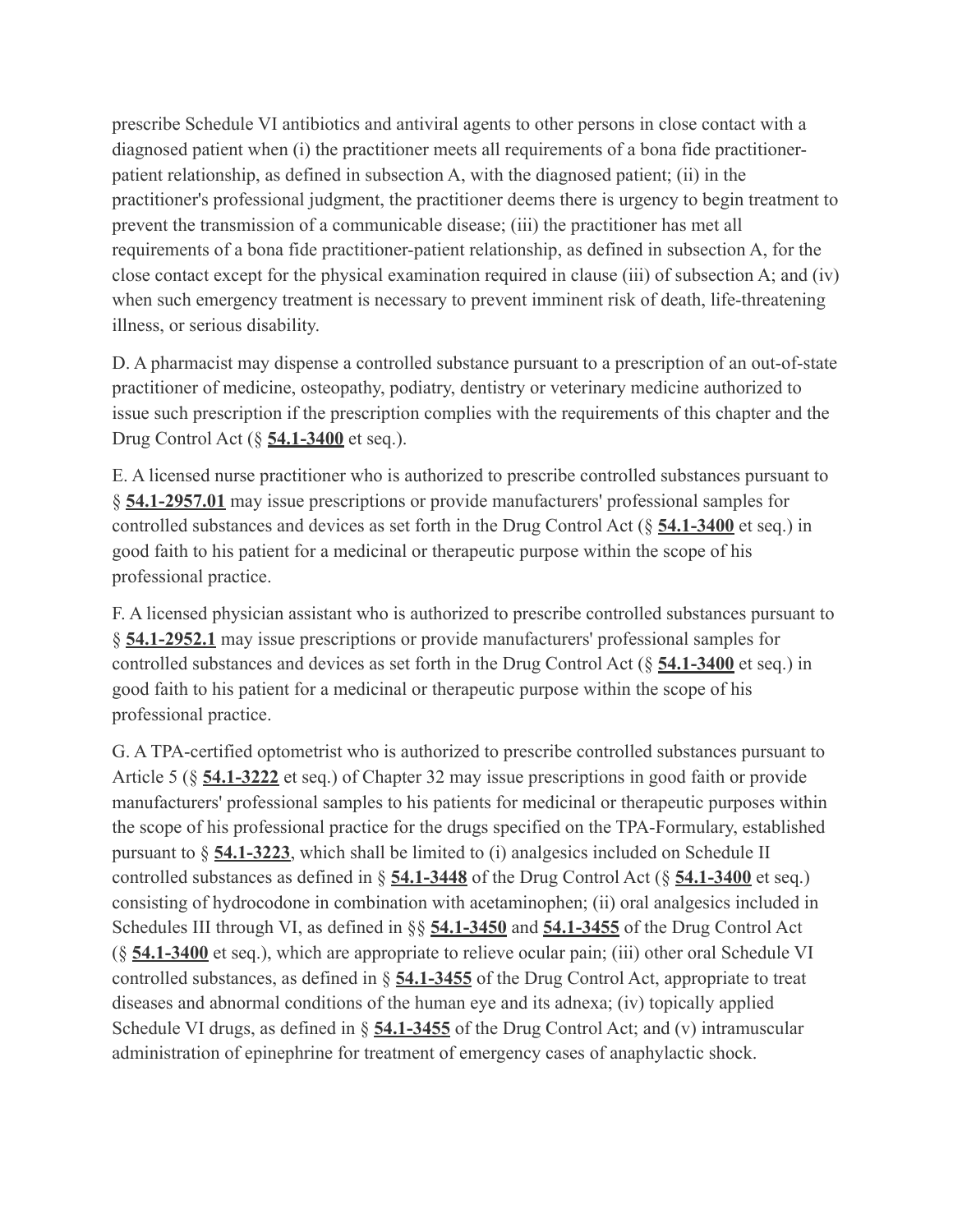H. The requirement for a bona fide practitioner-patient relationship shall be deemed to be satisfied by a member or committee of a hospital's medical staff when approving a standing order or protocol for the administration of influenza vaccinations and pneumococcal vaccinations in a hospital in compliance with § **[32.1-126.4](https://vacode.org/32.1-126.4)**.

§ **[54.1-3423](https://vacode.org/54.1-3423)**. Board to issue registration unless inconsistent with public interest; authorization to conduct research; application and fees.

A. The Board shall register an applicant to manufacture or distribute controlled substances included in Schedules I through V unless it determines that the issuance of that registration would be inconsistent with the public interest. In determining the public interest, the Board shall consider the following factors:

1. Maintenance of effective controls against diversion of controlled substances into other than legitimate medical, scientific, or industrial channels;

2. Compliance with applicable state and local law;

3. Any convictions of the applicant under any federal and state laws relating to any controlled substance;

4. Past experience in the manufacture or distribution of controlled substances, and the existence in the applicant's establishment of effective controls against diversion;

5. Furnishing by the applicant of false or fraudulent material in any application filed under this chapter;

6. Suspension or revocation of the applicant's federal registration to manufacture, distribute, or dispense controlled substances as authorized by federal law; and

7. Any other factors relevant to and consistent with the public health and safety.

B. Registration under subsection A does not entitle a registrant to manufacture and distribute controlled substances in Schedule I or II other than those specified in the registration.

C. Practitioners must be registered to conduct research with controlled substances in Schedules II through VI. Practitioners registered under federal law to conduct research with Schedule I substances may conduct research with Schedule I substances within this Commonwealth upon furnishing the evidence of that federal registration.

D. The Board may register other persons or entities to possess controlled substances listed on Schedules II through VI upon a determination that (i) there is a documented need, (ii) the issuance of the registration is consistent with the public interest, (iii) the possession and subsequent use of the controlled substances complies with applicable state and federal laws and regulations, and (iv) the subsequent storage, use, and recordkeeping of the controlled substances will be under the general supervision of a licensed pharmacist, practitioner of medicine,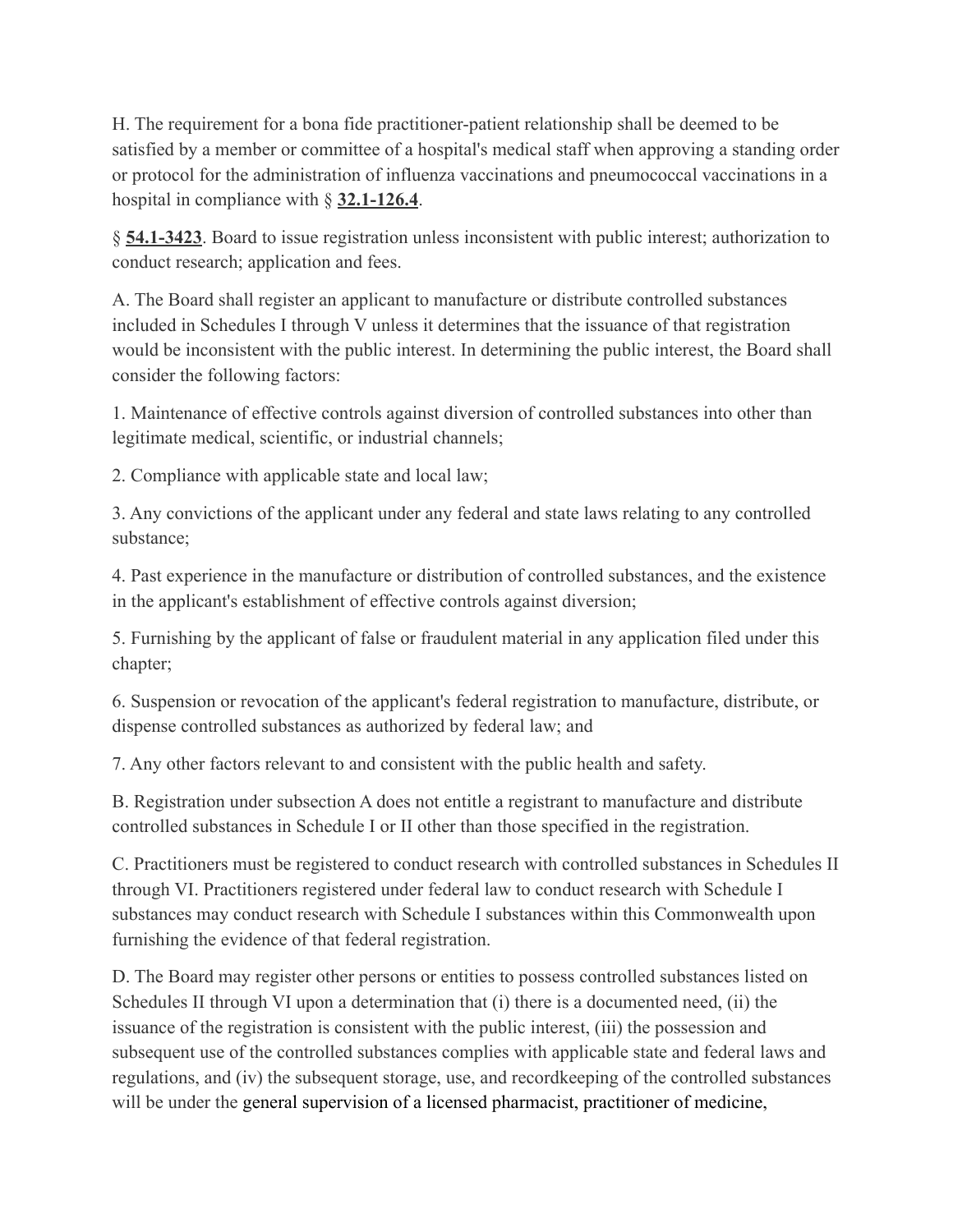osteopathy, podiatry, dentistry, optometry, or veterinary medicine, licensed nurse practitioner, or licensed physician assistant as specified in the Board's regulations. The Board shall consider, at a minimum, the factors listed in subsection A of this section in determining whether the registration shall be issued. Notwithstanding the exceptions listed in § **[54.1-3422](https://vacode.org/54.1-3422)** A, the Board may mandate a controlled substances registration for sites maintaining certain types and quantities of Schedules II through VI controlled substances as it may specify in its regulations. The Board shall promulgate regulations related to requirements or criteria for the issuance of such controlled substances registration, storage, security, supervision, and recordkeeping.

E. The Board may register a public or private animal shelter as defined in § **[3.2-6500](https://vacode.org/3.2-6500)** to purchase, possess, and administer certain Schedule II-VI controlled substances approved by the State Veterinarian for the purpose of euthanizing injured, sick, homeless, and unwanted domestic pets and animals; and to purchase, possess, and administer certain Schedule VI controlled substances for the purpose of preventing, controlling, and treating certain communicable diseases that failure to control would result in transmission to the animal population in the shelter. The drugs used for euthanasia shall be administered only in accordance with protocols established by the State Veterinarian and only by persons trained in accordance with instructions by the State Veterinarian. The list of Schedule VI drugs used for treatment and prevention of communicable diseases within the shelter shall be determined by the supervising veterinarian of the shelter and the drugs shall be administered only pursuant to written protocols established or approved by the supervising veterinarian of the shelter and only by persons who have been trained in accordance with instructions established or approved by the supervising veterinarian. The shelter shall maintain a copy of the approved list of drugs, written protocols for

administering, and training records of those persons administering drugs on the premises of the shelter.

F. The Board may register a crisis stabilization unit established pursuant to § [37.2-500](https://vacode.org/37.2-500) or [37.2-601](https://vacode.org/37.2-601) and licensed by the Department of Behavioral Health and Developmental Services to maintain a stock of Schedule VI controlled substances necessary for immediate treatment of patients admitted to the crisis stabilization unit, which may be accessed and administered by a nurse pursuant to a written or oral order of a prescriber in the absence of a prescriber. Schedule II through Schedule V controlled substances shall only be maintained if authorized by federal law and Board regulations.

G. The Board may register an entity at which a patient is treated by the use of instrumentation and diagnostic equipment through which images and medical records may be transmitted electronically for the purpose of establishing a bona fide practitioner-patient relationship and is prescribed Schedule II through VI controlled substances to possess and administer Schedule II through VI controlled substances when such prescribing is in compliance with federal requirements for the practice of telemedicine and the patient is not in the physical presence of a practitioner registered with the U.S. Drug Enforcement Administration. In determining whether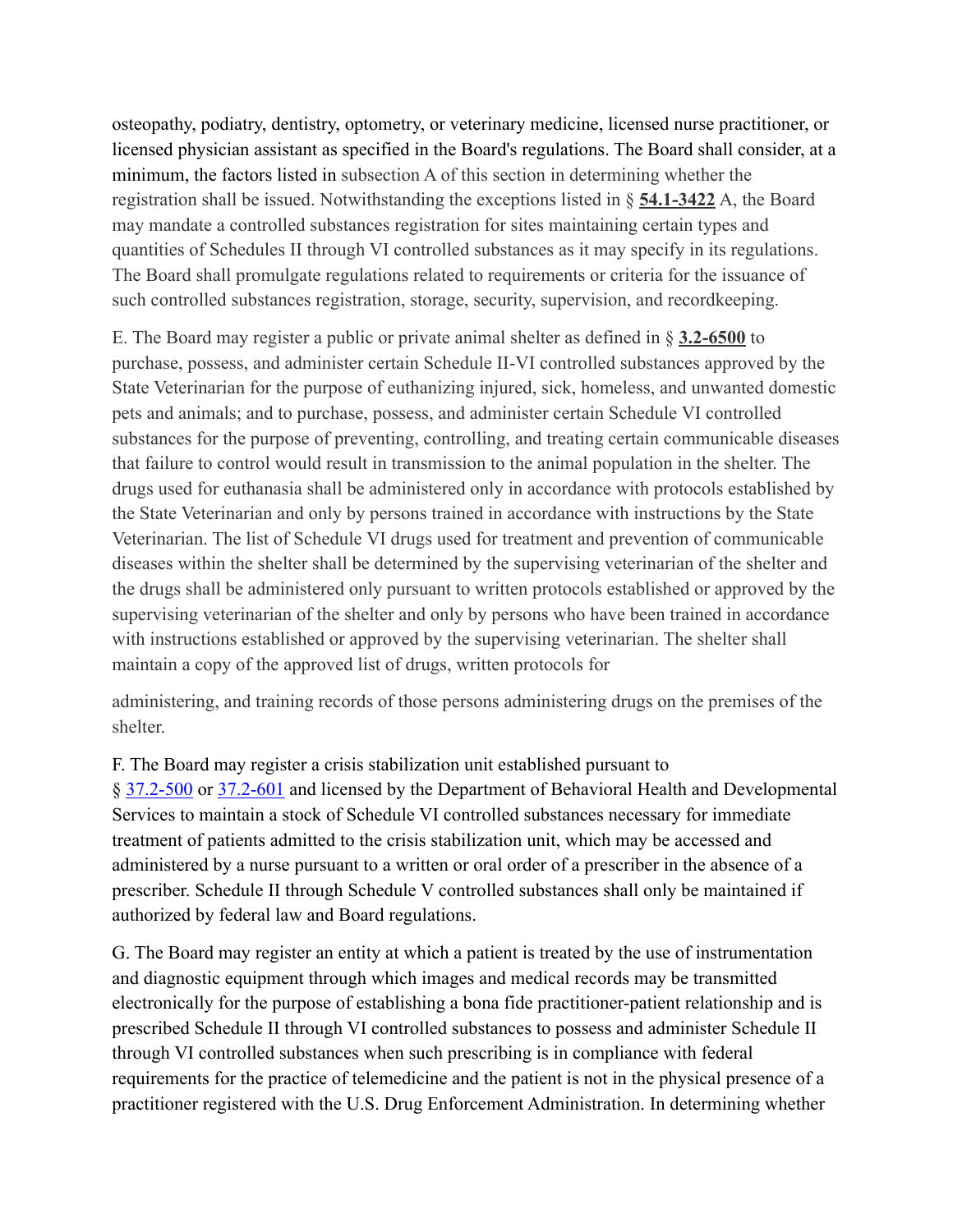the registration shall be issued, the Board shall consider (i) the factors listed in subsection A, (ii) whether there is a documented need for such registration, and (iii) whether the issuance of the registration is consistent with the public interest.

H. Applications for controlled substances registration certificates and renewals thereof shall be made on a form prescribed by the Board and such applications shall be accompanied by a fee in an amount to be determined by the Board.

I. Upon (i) any change in ownership or control of a business, (ii) any change of location of the controlled substances stock, (iii) the termination of authority by or of the person named as the responsible party on a controlled substances registration, or (iv) a change in the supervising practitioner, if applicable, the registrant or responsible party shall immediately surrender the registration. The registrant shall, within 14 days following surrender of a registration, file a new application and, if applicable, name the new responsible party or supervising practitioner.

2. That an emergency exists and this act is in force from its passage.

3. That the Board of Pharmacy shall promulgate regulations to implement the provisions of this act to be effective within 280 days of its enactment.

Telemedicine, practice of; prescribing controlled substances. (SB1009)

## Introduced By

# **[Sen. Siobhan Dunnavant \(R-Henrico\)](https://www.richmondsunlight.com/legislator/ssdunnavant/)** with support from co-patron **[Del. Sam Rasoul \(D-](https://www.richmondsunlight.com/legislator/srasoul/)[Roanoke\)](https://www.richmondsunlight.com/legislator/srasoul/)**



**Practice of telemedicine; prescribing.** Provides that a health care practitioner who performs or has performed an appropriate examination of the patient, either physically or by the use of instrumentation and diagnostic equipment, for the purpose of establishing a bona fide practitioner-patient relationship may prescribe Schedule II through VI controlled substances to